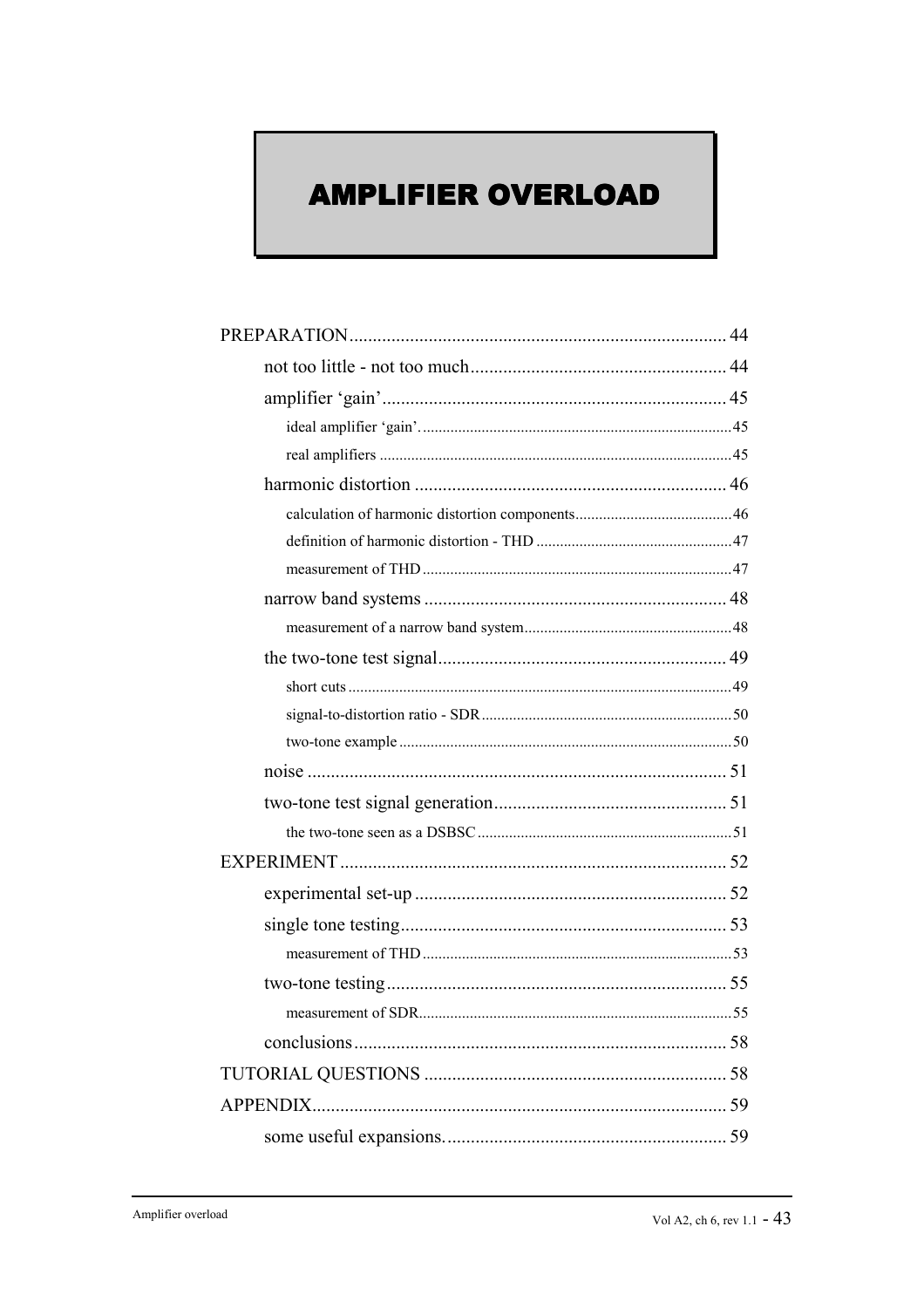# AMPLIFIER OVERLOAD

*ACHIEVEMENTS: an introduction to the definition and measurement of distortion in wideband and narrowband systems.*

*PREREQUISITES: completion of the experiment entitled Spectrum analysis - the WAVE ANALYSER in this Volume.*

*EXTRA MODULES: SPECTRUM UTILITIES.*

# PREPARATION

### not too little - not too much

One of the aims of an analog transmission system, such as an audio amplifier or a long-distance telephone circuit, is to present at the output a faithful reproduction of the signal at the input. Analog systems will always introduce some signal degradation, however defined, but it is the aim of the analog design engineer to keep the amount of degradation to a minimum.

As you are probably already aware, if signal levels within a system rise 'too high', then the circuitry will overload; it is no longer operating in a linear manner. As will be seen later in this experiment, extra, unwanted, distortion components will be generated. These distortion, or noise  $<sup>1</sup>$ , components, are signal-level dependent. In</sup> this case the noise components arise due to the presence of the signal itself.

Conversely, if signal levels within a system fall 'too low', then the internal circuit noise, which is independent of signal level, will eventually swamp the small, wanted, output. The background noise of the TIMS system is held below about 10 mV peak - this is a fairly loose statement, since this level is dependent upon the bandwidth over which the noise is measured, and the model being examined at the time. A general statement would be to say that TIMS endeavours to maintain a SNR of better than 40 dB for all models.

Thus analog circuit design includes the need to maintain signal levels at a level 'not to high' and 'not too low', to avoid these two extremes.

The TIMS working level, or ANALOG REFERENCE LEVEL has been set at 4 volts peak-to-peak. Modules will generally overload if this level is exceeded by say a factor of two.

<sup>1</sup> noise is here considered to be anything that is not wanted.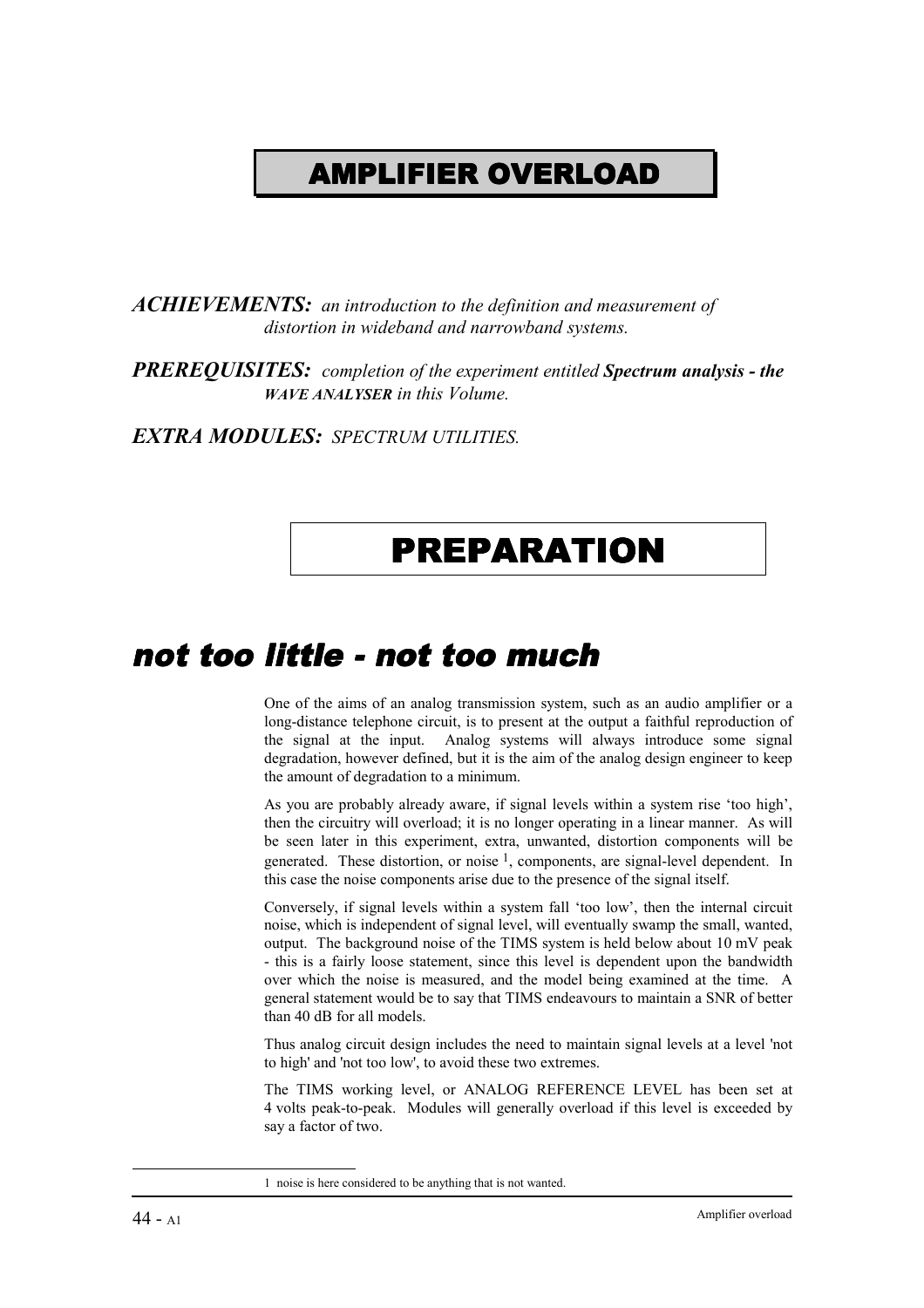It is the purpose of this experiment to introduce you to the phenomenon of circuit overload, and to offer some means of defining and measuring its effects.

### amplifier 'gain'

### ideal amplifier 'gain'.

Consider an amplifier which is said to have a gain of '**g**'. This is understood to mean that, if  $v_i$  is the input signal voltage, then the output  $v_o$  is given by:

$$
\mathbf{v}_o = \mathbf{g} \cdot \mathbf{v}_i \tag{1}
$$

This would be described as an ideal amplifier. Its input/output (i/o) characteristic would be a straight line, with a slope of g volts/volt.

In simple terms,  $g$  is a dimensionless constant. More generally it can be complex, and frequency dependent; but such complications will be ignored in the work to follow.

#### real amplifiers

Unfortunately, a real amplifier does not have an ideal straight-line input/output characteristic. It is more likely to look like that of Figure 1.

It is obvious to the eye that the characteristic shown in Figure 1 could not be considered straight, or *linear*, except perhaps for input signal amplitudes in the range say  $\pm \frac{1}{2}$  volt.

In this range the slope of the characteristic is 10 volts/volt.

The amplifier is said to have a *small signal gain* of 10. Input signal amplitudes in the range say  $\pm \frac{1}{2}$  volt would be considered *small* signals for *this* amplifier.

A typical amplifier characteristic is likely to flatten off and become parallel to the **Fig 1: typical characteristic**



horizontal axis, whereas this characteristic, as defined by eqn. (2) below, will approach and finally cross the input-axis for larger input amplitudes.

So this approximation to an amplifier characteristic should be used for input amplitudes restricted to the range 0 to say  $\pm 1\frac{1}{2}$  volts.

Its actual input/output relationship is given by:

$$
v_0 = g_1 v_1 + g_3 v_1^3 \qquad \qquad \dots \dots \quad 2
$$

where  $v_i$  and  $v_o$  are the input and output voltages, respectively, and

$$
g_1 = 10 \qquad \qquad \dots \dots \quad 3
$$

$$
g_3 = -1.5 \qquad \qquad \dots \dots \quad 4
$$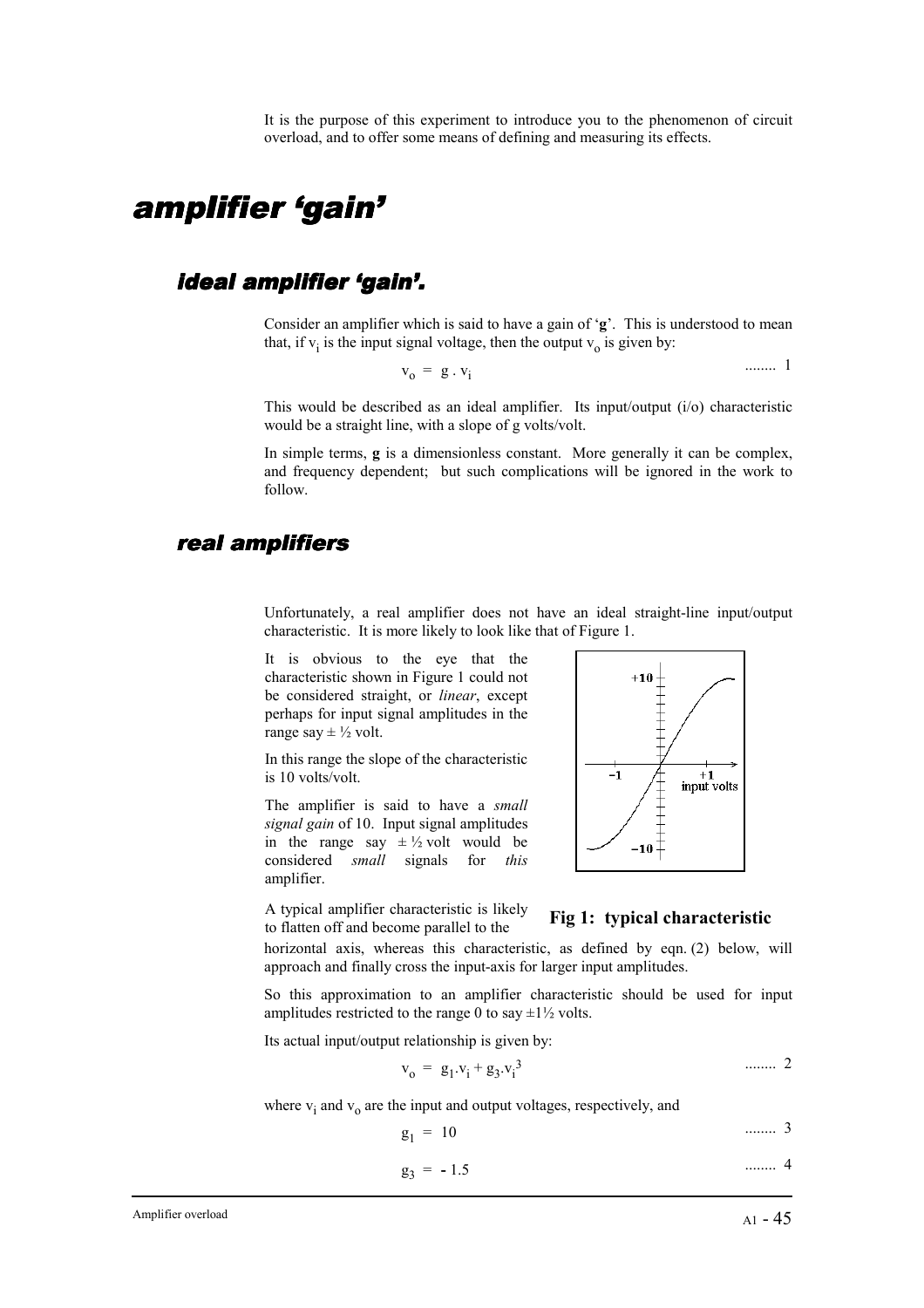Note that the range of the so-called linear part of the characteristic is not obvious from a cursory examination of eqn. (2) alone. We shall later obtain a method of defining an acceptable operating input signal range.

### harmonic distortion

### calculation of harmonic distortion components

Intuition tells us that an amplifier with the input-output characteristic of Figure 1 will introduce distortion, but what sort of distortion ? This can be checked analytically by nominating a test input signal, and then determining the corresponding output.

Let the test signal be a single tone,  $v_i$ , where:

$$
v_i = V \text{.cos} \mu t \qquad \qquad \ldots \qquad 5
$$

Substituting this into eqn. (2), and expanding, gives:

$$
v_0 = g_1 V \cos\mu t + g_3 V^3 (3/4 \cos\mu t + 1/4 \cos 3\mu t)
$$
 ...... 6

Notice that the cubic term has given rise to two new components; one on the same frequency as the input signal, and the other on its third harmonic.

After combining like harmonic terms the last equation can be rewritten as:

$$
v_0 = [g_1 V + (3/4) g_3 V^3] \cos\mu t + (1/4) g_3 V^3 \cos 3\mu t \qquad \qquad \cdots \cdots \qquad 7
$$

Notice that, at the output:

- 1) the amplitude of the *wanted* term cosµt is no longer simply  $g_1$  times the input amplitude (as suggested by eqn. (1)).
- 2) there is an extra, *unwanted* term, on the third harmonic of the input.

The original signal has been distorted.

This can be observed in the time domain, using an oscilloscope. For the example under discussion, the output, for an input of amplitude  $V = 1$  volt, is shown in Figure 2.



**Figure 2: the output voltage waveform of eqn. (7), for an input amplitude of**  $V = 1$  **volt**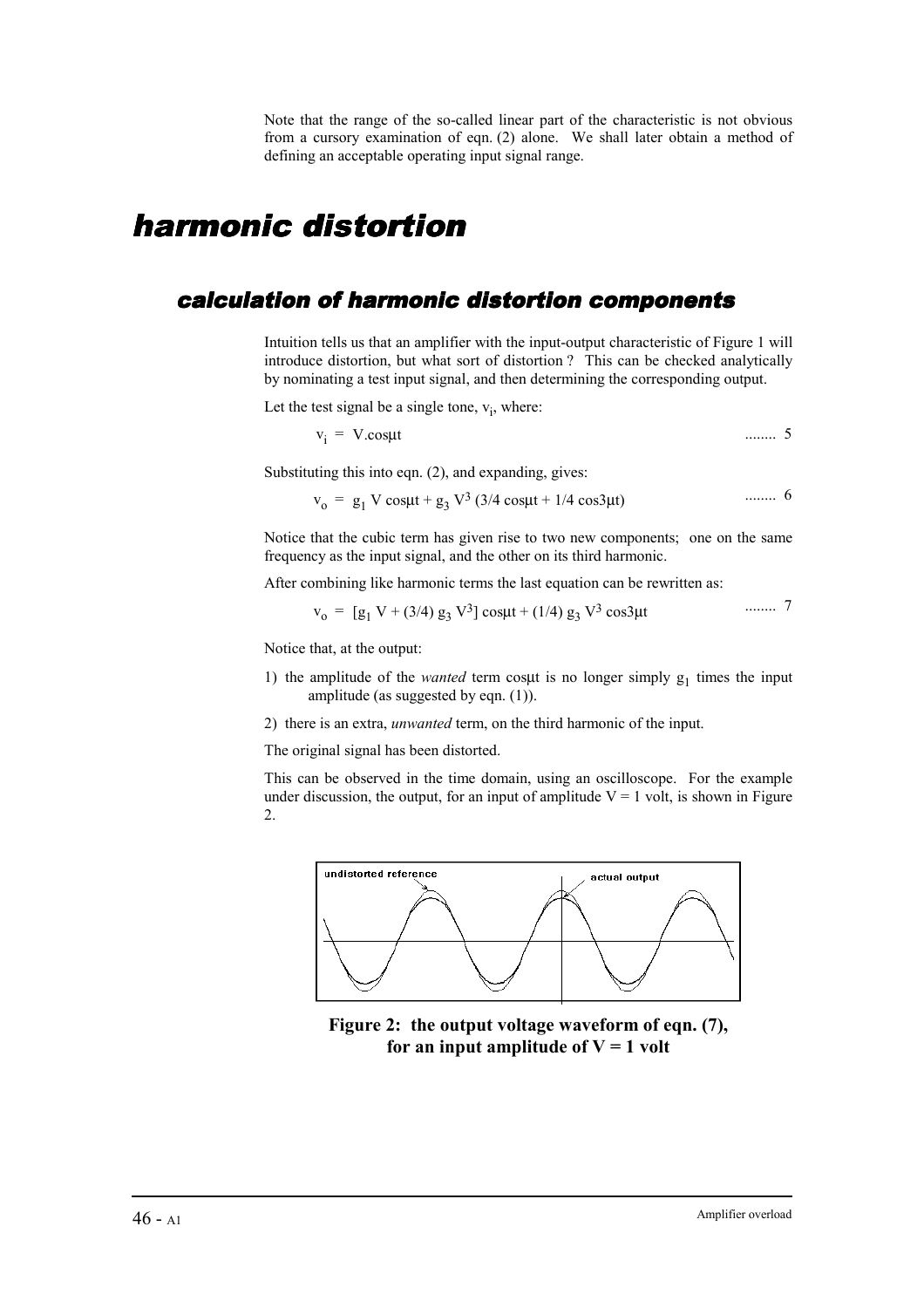### definition of harmonic distortion - THD

Notice that the analysis has been performed so as to describe the output in terms of harmonic components of the input. The fundamental, or first harmonic, is the *wanted* term, and all higher harmonic terms (in this example there is only one) are *unwanted*.

The wanted and unwanted harmonic terms can be compared, and some measure defined, to describe the *amount* of *harmonic* distortion.

The comparison is usually made on a power basis, described as the 'total harmonic distortion', or THD, and defined as:

$$
THD = 10 \log_{10} \frac{\sum_{i} H_i^2}{\sum_{j=2}^{n} H_j^2} dB
$$
 ...... 8

where  $H_1$  is the amplitude of the output signal on the same frequency as the input test signal, and the  $H_j$  are the amplitudes of the 2nd and higher harmonics, or unwanted, terms.



**Figure 3: THD versus input amplitude for the response of eqn. (2)**

For the example above, where the input amplitude V was 1 volt peak, this evaluates to a THD of 27.48 dB.

Figure 3 shows the THD plotted for input amplitudes in the range 0 to  $1\frac{1}{2}$  volts.

Having decided on an acceptable THD for this amplifier (say 40 dB), the user can now specify a maximum input level (½ volt) from Figure 3.

#### measurement of THD

There are instruments available which measure THD directly. They supply their own test input signal to the device under test, measure the total AC power output, subtract the power due to the wanted signal, and present the THD expressed in decibels.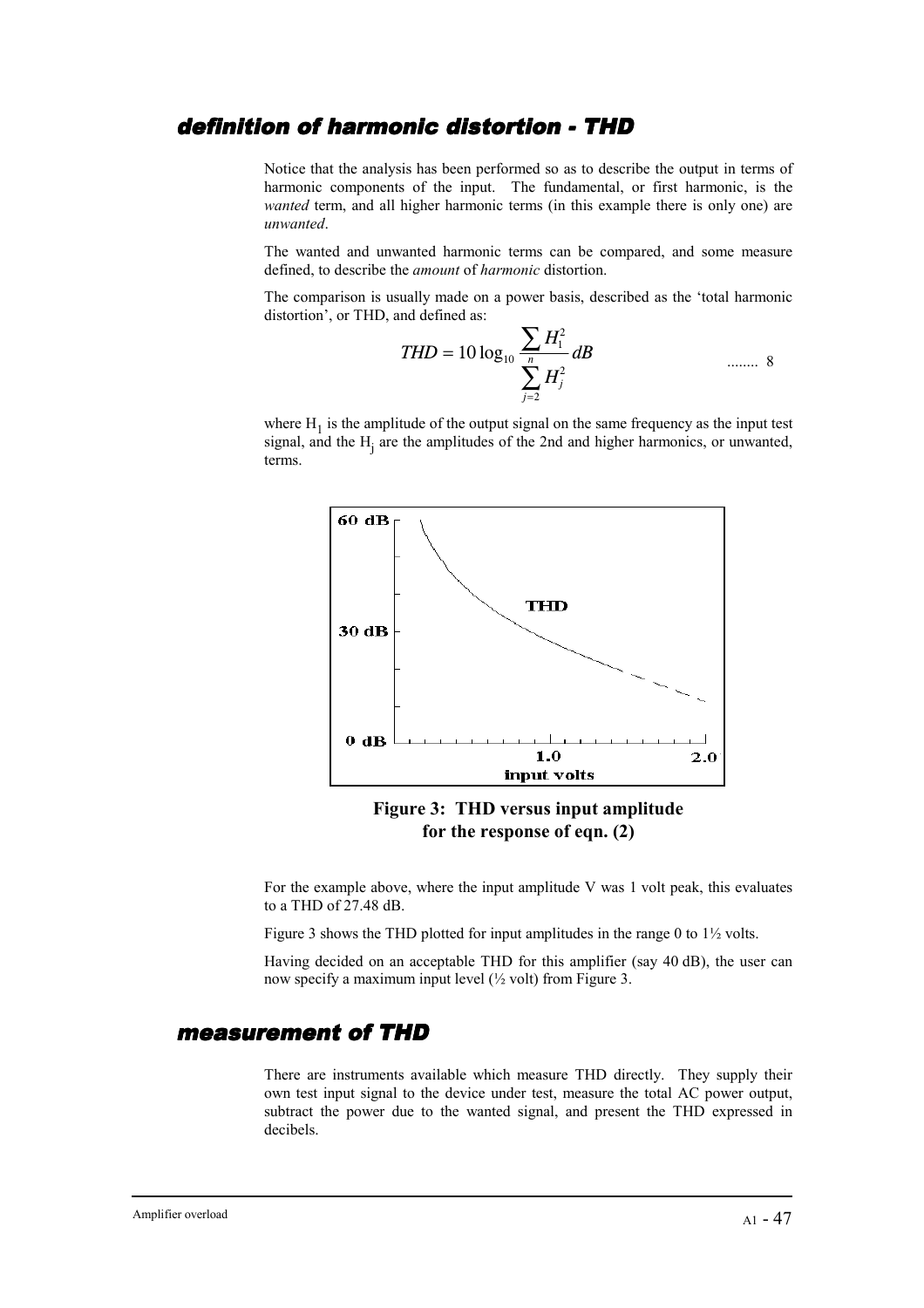You will make your own measurements with TIMS by modelling a WAVE ANALYSER 2, measuring the amplitudes of the individual output components, and then applying the THD formula.

Note that this THD is specific to the actual input signal amplitude used for the measurement. There is no subsequent simple step to enable:

- 1. prediction of the THD for another input signal amplitude.
- 2. determination of the non-linear characteristic of the amplifier.

This is because of the non-linear relationship between the input signal amplitude and the corresponding output THD.

### narrow band systems

The previous discussion requires some modification if the system being examined is narrow band 3.

There are many circuits in an analog communications system which are narrowband, since many communications signals themselves are narrow band. A narrowband system is one which has had its frequency response intentionally restricted. This generally simplifies the circuit design, and eliminates out-of-band noise.

To simplify the discussion, suppose there is a bandpass filter at the system output, so that only frequencies over a narrow range either side of the measurement frequency, µ rad/s, will pass to the output. Let the non-linearities be in the circuitry preceding the filter.

If this were the case for the example already discussed, the output waveform would show no sign of distortion, but instead be a pure sinewave ! No distortion would be visible on an oscilloscope connected to the output, because the distorting third harmonic signal would not reach the output. An instrument for measuring THD with a single tone input would register no distortion at all !

Is the system linear or not ? It is definitely non-linear. This can be demonstrated by observing that the relationship between *input amplitude* and *output amplitude* is not linear.

> *Using the methods so far employed, this does not show up as waveform distortion, and would not be revealed by a spectrum analysis of the output*

### measurement of a narrow band system

The single-tone test signal we have been using so far is inappropriate for the measurement of THD in a narrow-band system. What is needed is a more demanding test signal, which will reveal the non-linearity, and which is more representative of the signals to be found in most systems. The non-linearity is

<sup>2</sup> see the experiment entitled *Spectrum Analysis - the Wave Analyser*, or model a spectrum analyser using the TIMS320 module.

<sup>3 &#</sup>x27;wideband' and 'narrowband' signals are defined in the chapter entitled *Introduction to Modelling with* TIMS.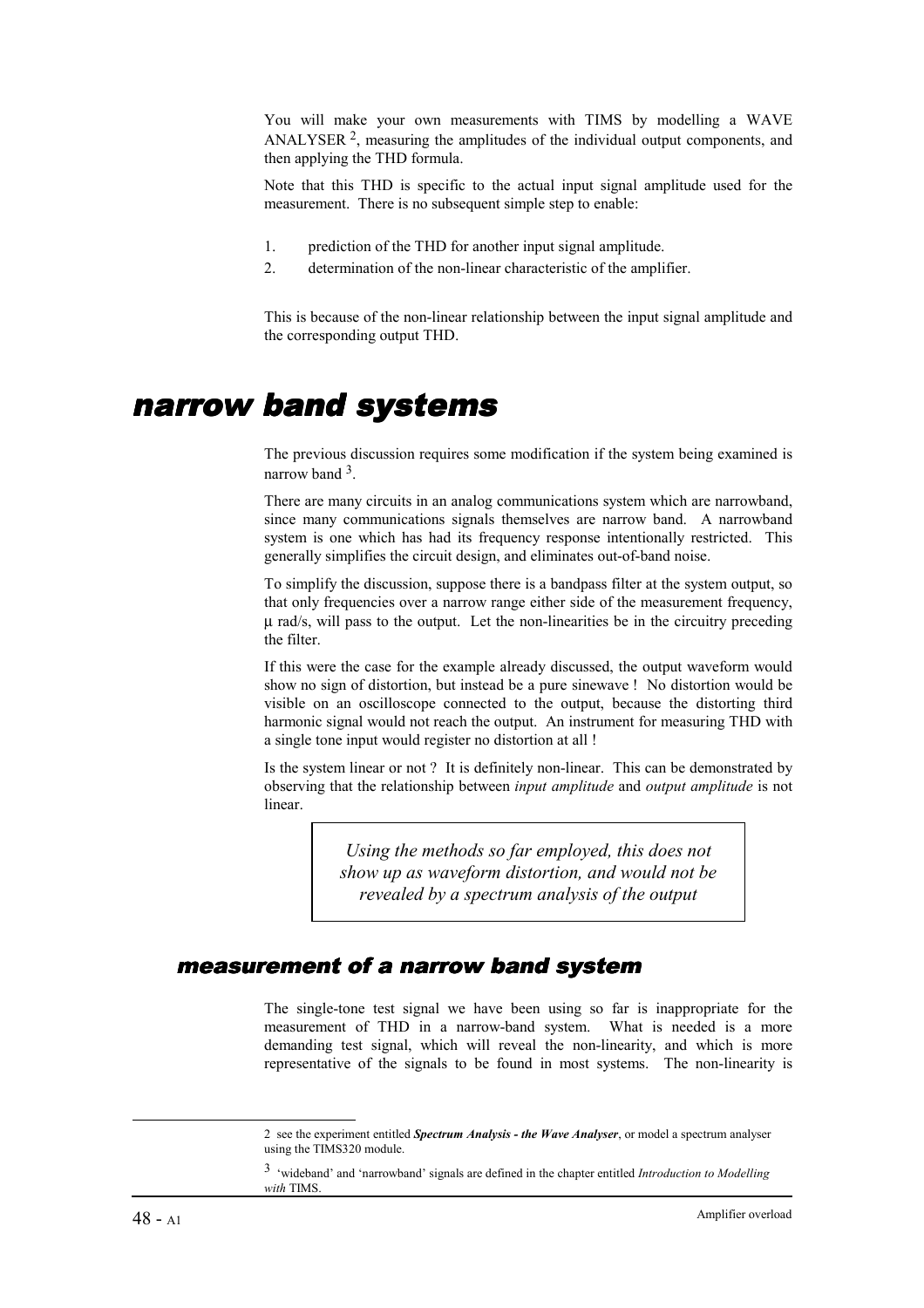revealed by the transmission of *two* signals simultaneously, namely the *two tone test signal*.

### the two-tone test signal

The two-tone test signal consists of two equal amplitude sinusoids, of comparable frequency. Thus:

$$
v(t) = V (cos\mu_1 t + cos\mu_2 t)
$$
 where say  $\mu_1 < \mu_2$  ......9

Let us use this as the input to the non-linear amplifier previously examined with a single tone input.

The amplitudes of the various output terms, from trigonometrical expansion of  $v(t)$ when substituted into eqn. (2), are shown below:

$$
\cos(\mu_1).t \implies g_1.V + (3/4).g_3.V^3 + (3/2).g_3.V^3 \quad \text{......} \quad 10
$$

$$
\cos(\mu_2).t \implies g_1.V + (3/4).g_3.V^3 + (3/2).g_3.V^3 \quad \dots \dots \quad 11
$$

$$
\cos(3\mu_1).t \implies (1/4).g_3.V^3 \qquad \qquad \dots \dots \dots \quad 12
$$

$$
\cos(3\mu_2).t \implies (1/4).g_3.V^3 \quad \dots \dots \quad 13
$$

$$
\cos(2\mu_1 - \mu_2)t \implies (3/4).g_3.V^3 \quad \dots \quad 14
$$

$$
\cos(\mu_1 - 2\mu_2) t \implies (3/4).g_3.V^3 \qquad \qquad \dots \dots \qquad 15
$$

$$
\cos(2\mu_1 + \mu_2)t \implies (3/4).g_3.V^3 \qquad \qquad \dots \dots \qquad 16
$$

$$
\cos(\mu_1 + 2\mu_2) t = \sqrt{(3/4)} \cdot g_3 \cdot V^3 \qquad \qquad \dots \dots \qquad 17
$$

#### short cuts

The calculation of these amplitude coefficients can be very tedious. But one soon observes certain phenomena involved, and with a narrowband system applies short cuts to avoid unnecessary work. Remember that the two frequencies  $\mu_1$  and  $\mu_2$  are close together.

Some observations are:

- The trigonometrical expansions can only generate terms on harmonics of the original frequencies, and on sum and difference frequencies of the form  $(n,\mu_1)$  $+$  m. $\mu$ <sub>2</sub>) and (n. $\mu$ <sub>1</sub> - m. $\mu$ <sub>2</sub>), where n and m are positive integers.
- Components with frequencies  $\mu_1$  and  $\mu_2$  will pass through the system, but none of their higher harmonics.
- Of the sum and difference frequencies  $(n.\mu_1 + m.\mu_2)$  and  $(n.\mu_1 m.\mu_2)$ , it is agreed that only those of the difference group, where n and m differ by unity, will pass through the system.
- When n is *odd*, the expansion of  $(cos $\mu$ t)<sup>n</sup>$  gives rise to all odd harmonics counting down from the n<sup>th</sup>.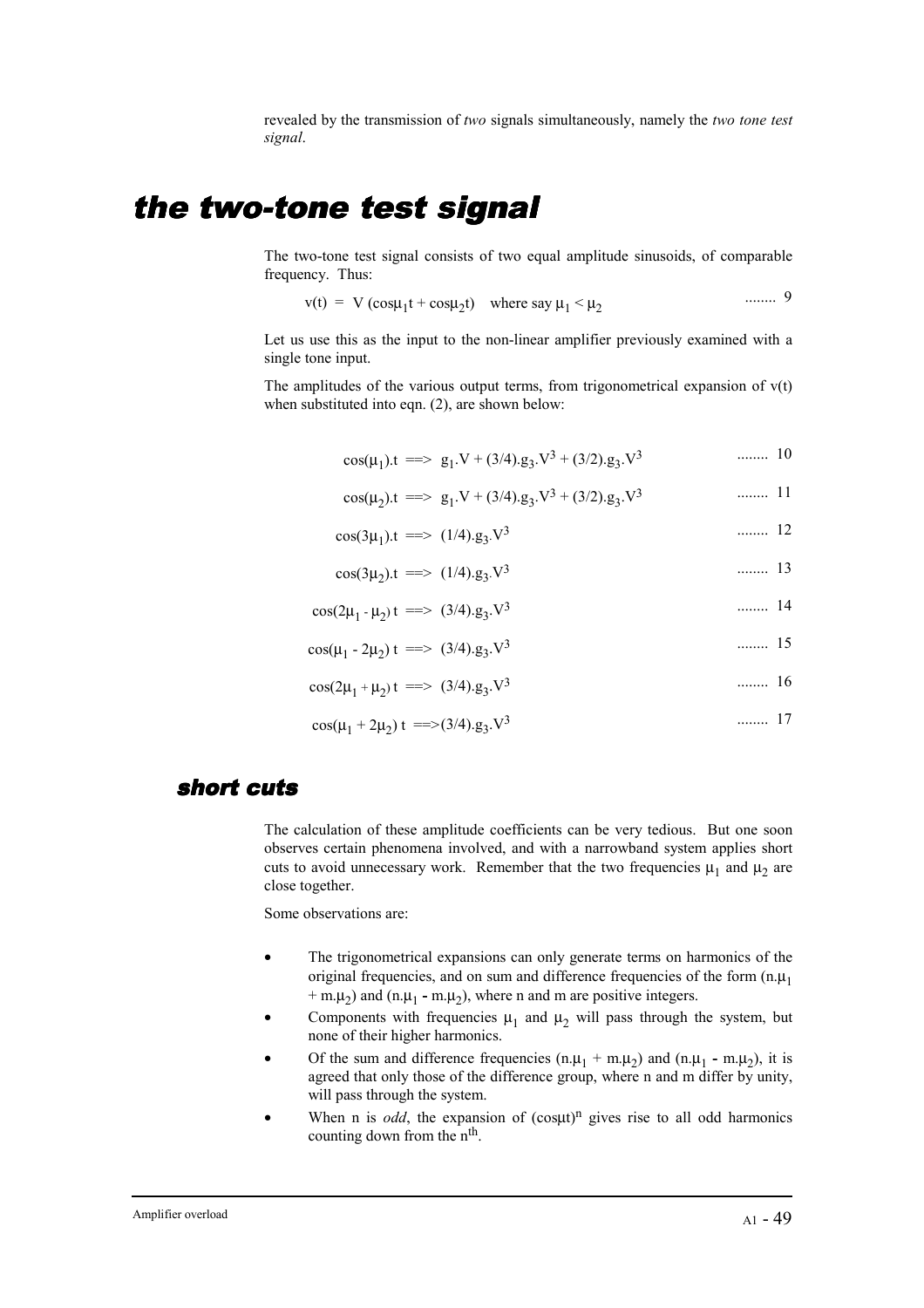When n is *even*, the expansion of  $(cos $\mu$ )<sup>n</sup>$  gives rise to all even harmonics counting down from the  $n<sup>th</sup>$ . Note that the count goes down to the zeroeth term, which is DC.

Taking these observations into account when dealing with a narrowband system, the number of necessary calculations can be reduced.

### signal-to-distortion ratio - SDR

We have seen that when the test input is a single tone, the distortion components are restricted to being harmonics of this signal. But with a more complex test signal other distortion products are possible. As has just been seen, a two-tone test input gives rise to harmonics of each of these signals, as well as *intermodulation products*. Intermodulation products (IPs) arise from the *products* of two or more signals, and fall on frequencies which are the sums and differences of multiples of their harmonics.

The measure of distortion can no longer be called THD, since the sum and difference frequencies are present in addition to the harmonic terms, so the term *signal-todistortion ratio*, or SDR, is used. It is evaluated using the same principle as THD, namely:

$$
SDR = 10 \log_{10} \frac{\sum_{i=1}^{n} W_i^2}{\sum_{j=1}^{m} U_j^2} dB
$$
 ...... 18

where the amplitude of the *n* wanted terms is  $W_i$  and of the *m* unwanted terms is  $U_j$ . These are the terms which actually reach the output. In a narrow band system many others will be generated which will not reach the output.

#### two-tone example

We will now apply eqn. (18) to calculate the SDR for the characteristic of Figure 1. The input signal is defined by eqn. (9), with  $V = 0.5$  volts. This makes the peak amplitude of the two-tone signal equal to 1 volt, which is comparable with the amplitude used earlier for the single tone testing. First we will include all unwanted components in the calculation, making this a wideband result.

$$
wideband SDR = 27.01 dB
$$
 ...... 19

For the narrowband case the terms to be neglected, in this example, are those on the third harmonics of  $\mu_1$  and  $\mu_2$  and the intermodulation products on the sum frequencies. The result is then:

narrowband SDR = 30.25 dB ........ 20

Remember that, had a single tone been used for this narrowband system, there would have been no signal-dependent distortion products found at the output, and the amplifier would have appeared ideal.

The noise output would not, in fact, have been zero. We have been dealing with large-signal operation, and so have ignored the existence of random noise.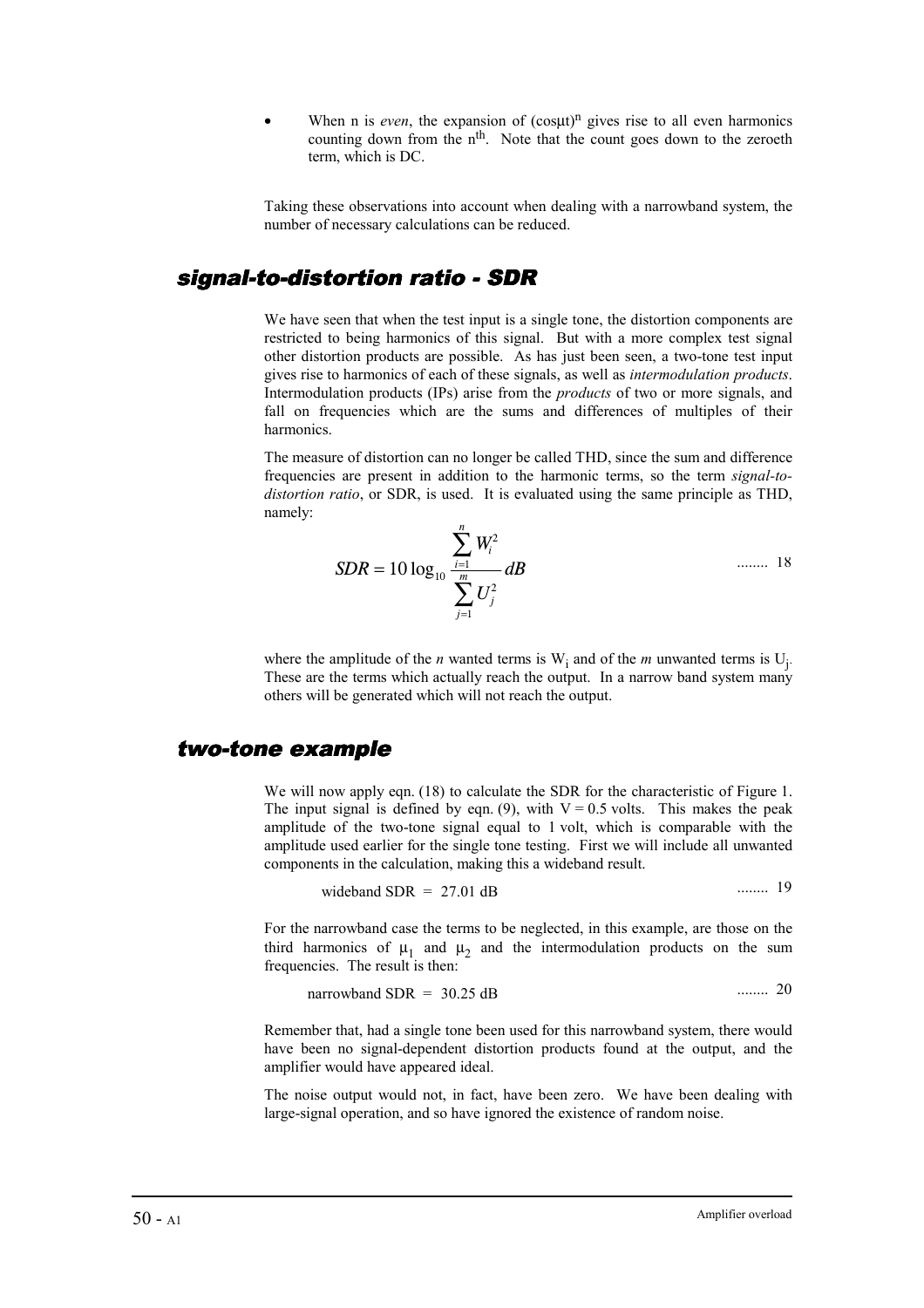### noise

In the work above we have divided the output signal into wanted and unwanted components. All the unwanted components so far had magnitudes which were directly dependent upon the amplitude of the input signal. Such unwanted components are referred to as *signal dependent* noise.

Also to be considered in any system is random noise, or system noise. This arises naturally in all circuitry, and its magnitude is independent of any input signal <sup>4</sup>.

In the work above we have made no mention of such noise. This is because it has been assumed insignificant with respect to signal dependent noise. This was a reasonable assumption, since, in a well designed system, signal dependent noise only occurs for large input signal magnitudes.

## two-tone test signal generation

The two-tone signal can be made from any two signals of suitable frequencies; a convenient pair of signals for TIMS is the nominal 2 kHz message at the MASTER SIGNALS module and an AUDIO OSCILLATOR. Refer to the block diagram of Figure 4 below.

A lot can be learned about the two tone signal if it can be displayed in a convenient manner. Recognising it as a form of DSBSC makes this an easy matter.



**Figure 4: two-tone test signal generation**

### the two-tone seen as a DSBSC

Recall that a two-tone test signal has been defined earlier as in eqn. (9). The spectrum of this signal is identical with that of a DSBSC, defined as:

$$
DSBSC = 2.V. \cos\mu t. \cos\omega t \qquad \qquad \ldots \qquad 21
$$

$$
= V [cos(\omega - \mu)t + cos(\omega + \mu)t ]
$$
 ...... 22

To force the signal of eqn. (21) to match that of eqn. (9), it is necessary that:

$$
\omega - \mu = \mu_1 \quad \text{......} \quad 23
$$

<sup>4</sup> although it *can* be dependent on the presence of an input generator, the output impedance of which can influence the system noise.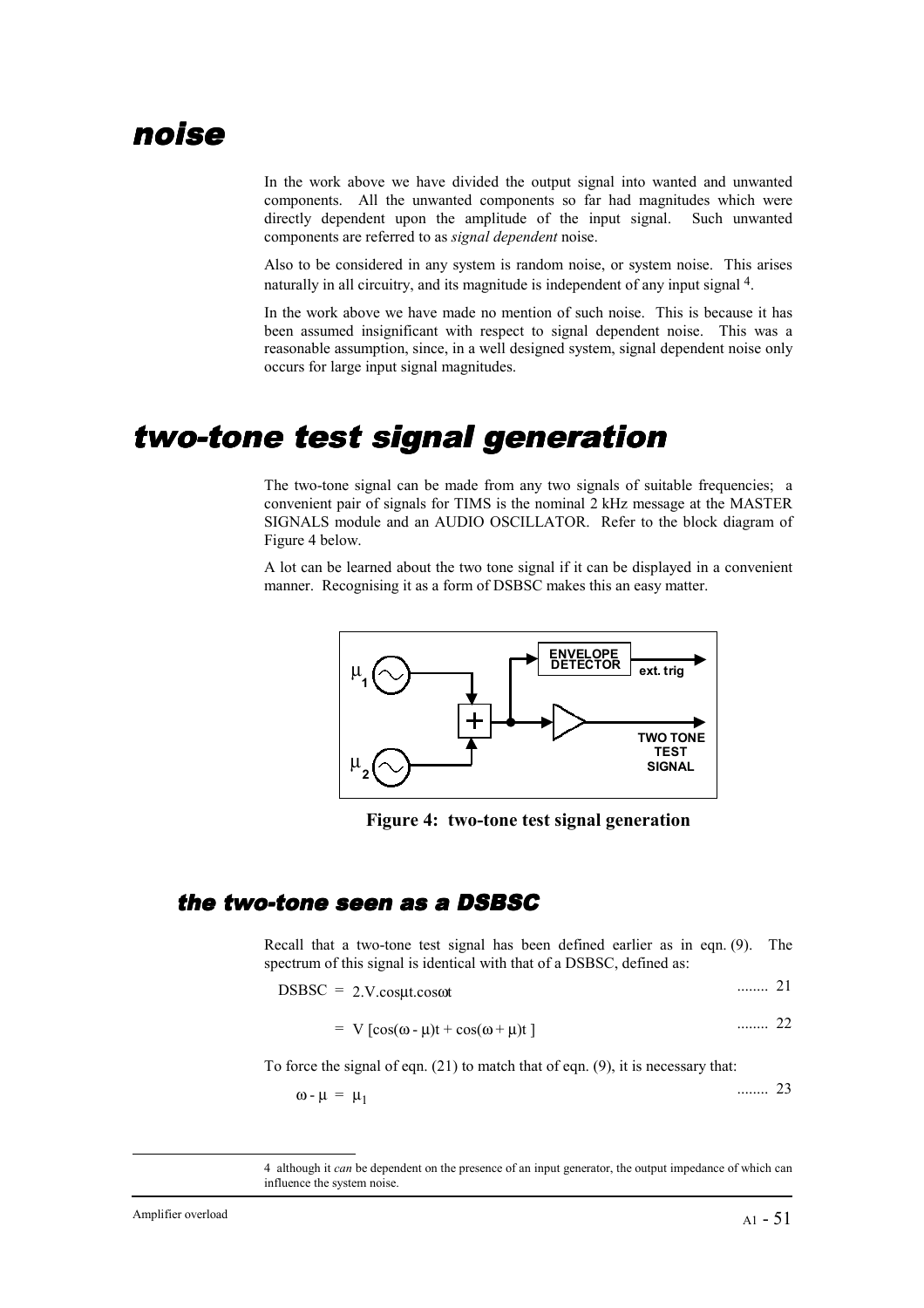$$
\omega + \mu = \mu_2 \qquad \qquad \dots \dots \quad 24
$$

From these two equations the DSBSC frequencies are:

$$
\mu = (|\mu_2 - \mu_1|)/2 \quad \text{rad/s} \tag{25}
$$

$$
\omega = (\mu_1 + \mu_2) / 2 \text{ rad/s}
$$
 ...... 26

To display a DSBSC stationary on the screen a triggering signal is required that is related to its *envelope*. The envelope of the DSBSC of eqn. (21) is a full wave rectified version of cosut, but there is no signal at this frequency  $\lceil$  eqn. (25)  $\rceil$  if the two-tone signal is made by the addition of two tones as per eqn. (9).

The appropriate triggering signal can be generated with an envelope detector acting on the two-tone signal. Remember this is a rectifier followed by lowpass filter which will pass a few harmonics (ideally the first only) of the difference frequency of eqn. (25), but not the sum frequency eqn. (26).

# EXPERIMENT

# experimental set-up

For this experiment you will need a WAVE ANALYSER. We suggest you use the model examined in the experiment entitled *Spectrum analysis - the WAVE ANALYSER*.

For the non-linear amplifier you will use the COMPARATOR within the UTILITIES module. Please refer to the *TIMS User Manual*. The COMPARATOR has an analog (YELLOW) output socket, which you will use, and in this application it is called a CLIPPER. The CLIPPER has a non-linear input/output characteristic. That is, it will overload with input signal amplitudes comparable with the TIMS ANALOG REFERENCE LEVEL of 4 volts peak-to-peak. The overload characteristic can be varied by means of two on-board DIP switches. For the present application you will use the 'soft clipping' characteristic; this is set with SW1 switched to 'ON/ON', and SW2 switched to 'OFF/OFF'. The REF input socket, used for the COMPARATOR, is not used for CLIPPER applications.

> *From now on the CLIPPER will be referred to as the 'DUT', namely the 'device-under-test'.*

For the purpose of the experiment you could consider it to be an amplifier in an audio system, where it is required to amplify speech signals. Thus it is a wideband device.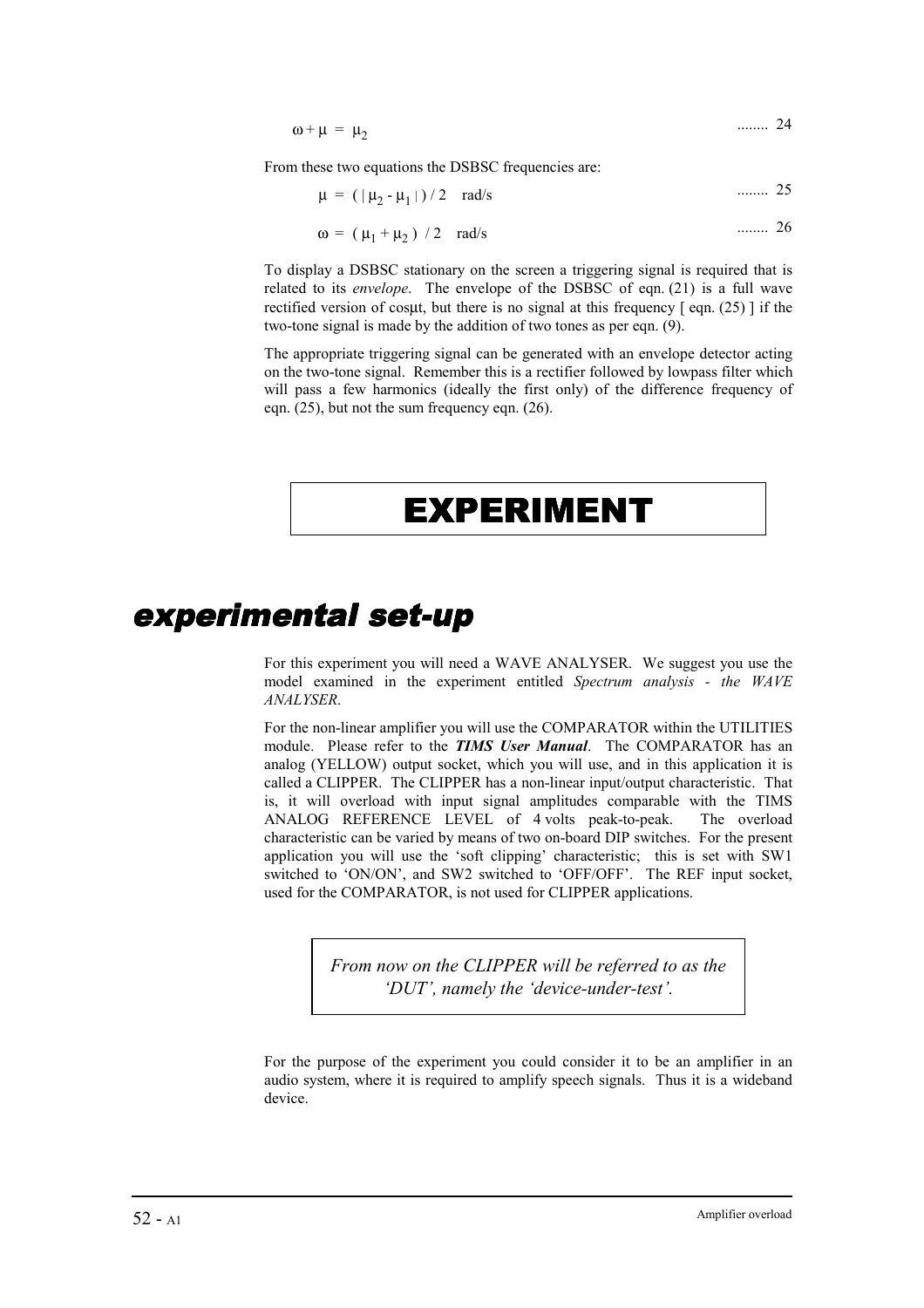You should base your experimental set up on the block diagram of Figure 5.



**Figure 5: test setup**





**Figure 6: the WAVE ANALYSER model.**

# single tone testing

### measurement of THD

- *T1 set the DIP switches on the DUT to the low gain (soft limiting) position, before inserting the module into the TIMS SYSTEM UNIT. This is the device under test ('DUT'). Include the patchings to the SCOPE SELECTOR inputs.*
- *T2 patch up the model as in Figure 7 below.*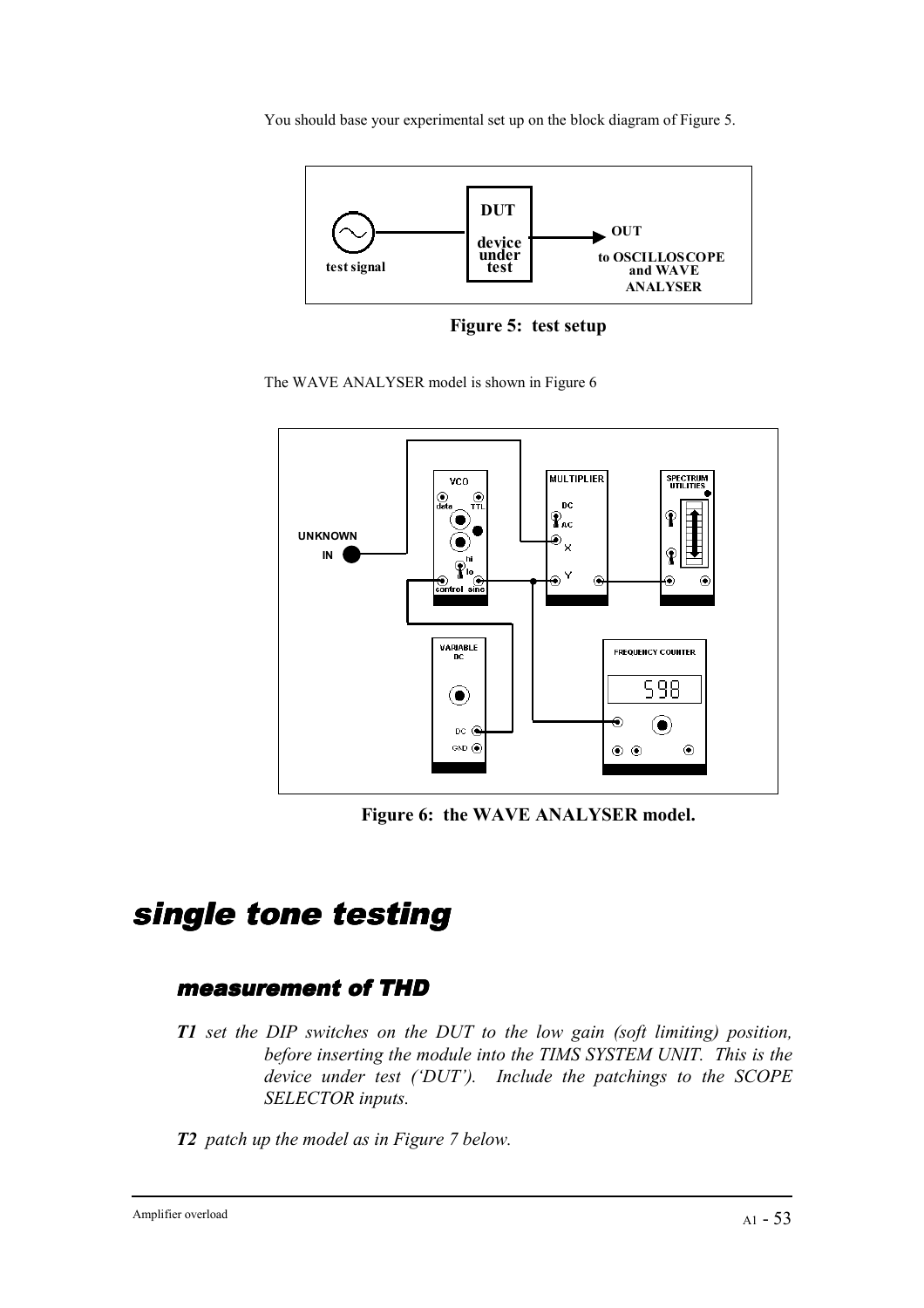

**Figure 7: the single tone test model**

The ADDER, in cascade with BUFFER #2, will be used later in the two-tone test set up. BUFFER #2 will be used for test signal amplitude control. The other BUFFER, #1, is used for polarity reversal and level adjustment of the oscilloscope display of the input test signal.

- *T3 set the gain of the ADDER to about ½, and that of BUFFER #2 to about unity.*
- *T4 use the 'ext. trig' from a constant amplitude version of the test source, as shown, to trigger the oscilloscope. Set the sweep speed to show one or two periods of the test signal.*
- *T5 switch to CH1-A and CH2-A. Set both channels to the same gain, say ½ volt/cm. You are looking at both the input and output signals of the DUT.*
- *T6 use the oscilloscope shift controls to superimpose the two traces. Use BUFFER #1 to equalize their amplitudes.*
- *T7 notice that BUFFER #2 varies the amplitude of both traces, so they stay superimposed at low input amplitudes, before distortion sets in. Adjust the gain of BUFFER #2 until the output signal indicates the onset of moderate distortion; that is, when its shape is obviously different from the input waveform, which is also being displayed on the oscilloscope. A ratio of about 5:6 for the distorted and undistorted peak-to-peak amplitudes gives a measurable amount of distortion.*

*You have duplicated Figure 2.*

*Record the amplitude of the signal at the input to the DUT.*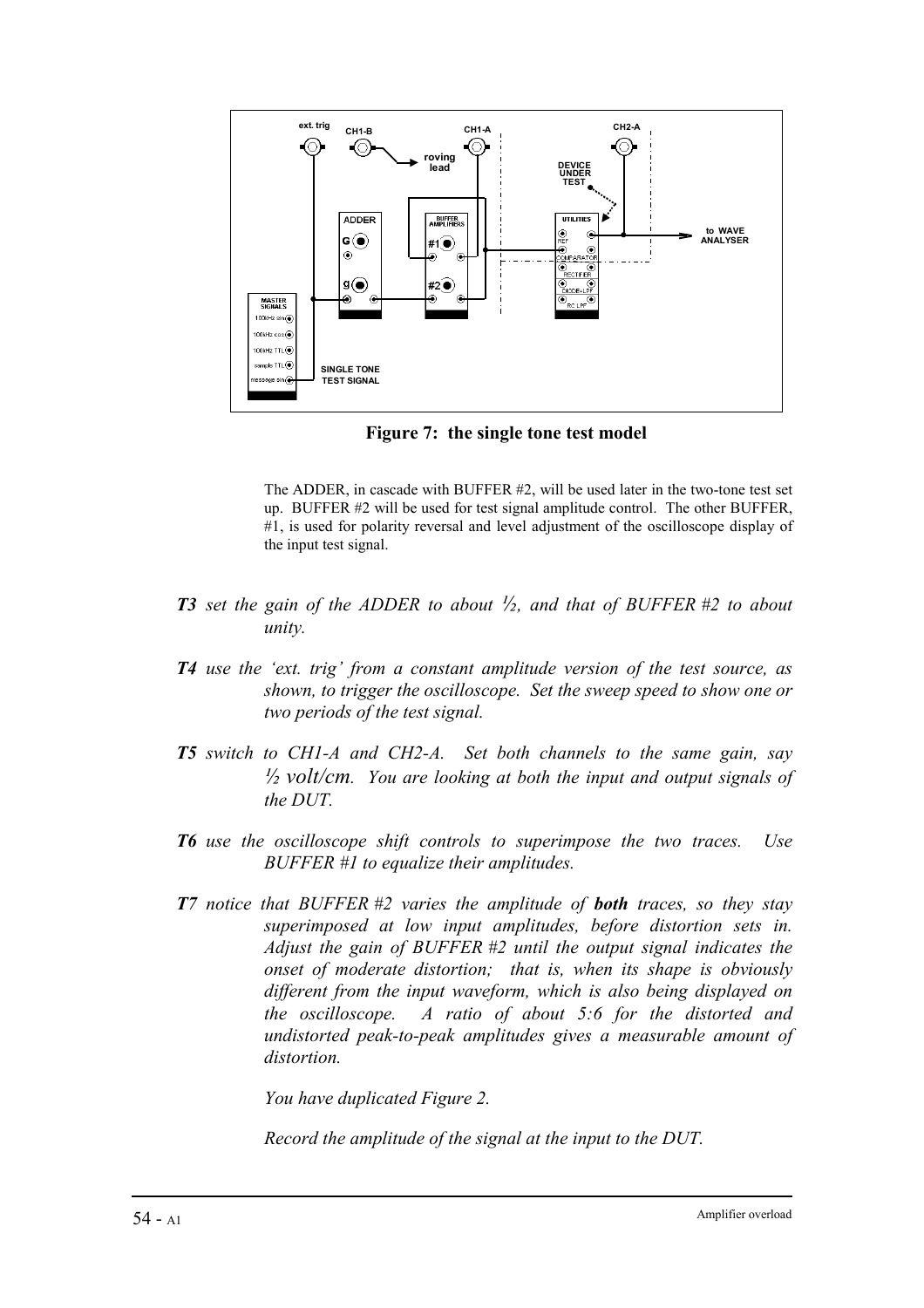You are now set up moderate overload of the DUT. You are ready to measure the distortion components.

- *T8 without disturbing the arrangement already patched up, model a WAVE ANALYSER. For example, use the one examined in the experiment entitled Spectrum analysis - the WAVE ANALYSER. This is shown in Figure 6.*
- *T9 use the WAVE ANALYSER to search for, and record, the presence of all significant components at the output of the DUT for the conditions of the previous Task. Theory suggests that these will be at 2.084 kHz (set by the nominal 2 kHz test signal from the MASTER SIGNALS module) and its odd multiples (odd, because of the approximate cubic shape of the transfer function of the DUT).*
- *T10 from your measurements of the previous Task calculate the amount of harmonic distortion ( THD) under the above conditions.*
- *T11 now reduce the level of the input signal to the DUT by (say) 50% (using the gain control of BUFFER #2).*
- *T12 measure the amplitude of the largest unwanted component the third harmonic of the input.*

You should have observed that:

*whereas the amplitude of the input was reduced by 50%, that of the largest unwanted component fell by more than this.*

This is a phenomenon of non-linear distortion.

Now try a two-tone test, looking for intermodulation products as well as harmonics. You will work on the same amplifier (DUT) as before.

### two-tone testing

### measurement of SDR

If you built the model of Figure 7, then you are almost ready. The new test set-up is illustrated in Figure 8 below.

The ADDER combines the two signals in equal proportions. The tones should be of 'comparable frequency'; say within 10% or less of each other. BUFFER #2 at the ADDER output is used as a joint level control. As before, BUFFER #1 enables the 'before' and 'after' signals, displayed on CH1-A and CH2-A respectively, to be matched in amplitude.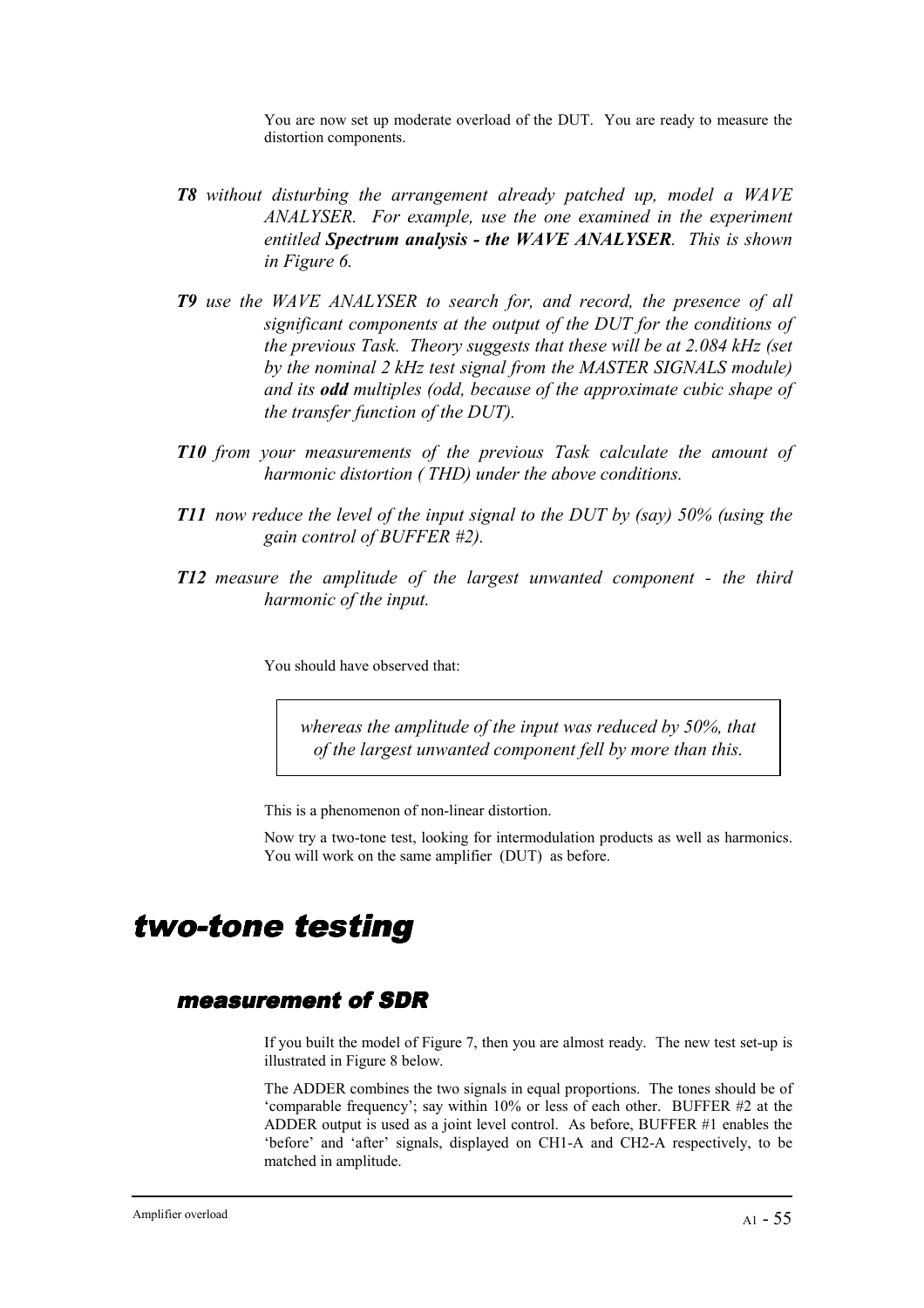- *T13 patch up the model of Figure 8 below. Include the patchings to the SCOPE SELECTOR inputs.*
- *T14 the two tones are the nominal 2 kHz message from the MASTER SIGNALS module, and a second from an AUDIO OSCILLATOR. Set the second tone close to the first, say 1.8 kHz.*



**Figure 8: two-tone test setup**

The two-tone signal necessitates new oscilloscope triggering arrangements. As already explained, an envelope recovery circuit is needed, and this is shown modelled with a RECTIFIER in the UTILITIES module, and a TUNEABLE LPF.

Three of the four SCOPE SELECTOR positions are shown permanently connected. The fourth, CH1-B, can be used as a roving lead, for various waveform inspections, including the next task.

- *T15 adjust the two tones at the ADDER output to equal amplitudes (say 2 volt peak-to-peak each). Adjust the gain of BUFFER #2 to about unity.*
- *T16 check the envelope detector output, using CH1-B. What is wanted is a periodic signal at envelope frequency, suitable for oscilloscope triggering. Its shape is not critical. Tune the filter to its lowest bandwidth; set the front panel passband GAIN control to its mid range.*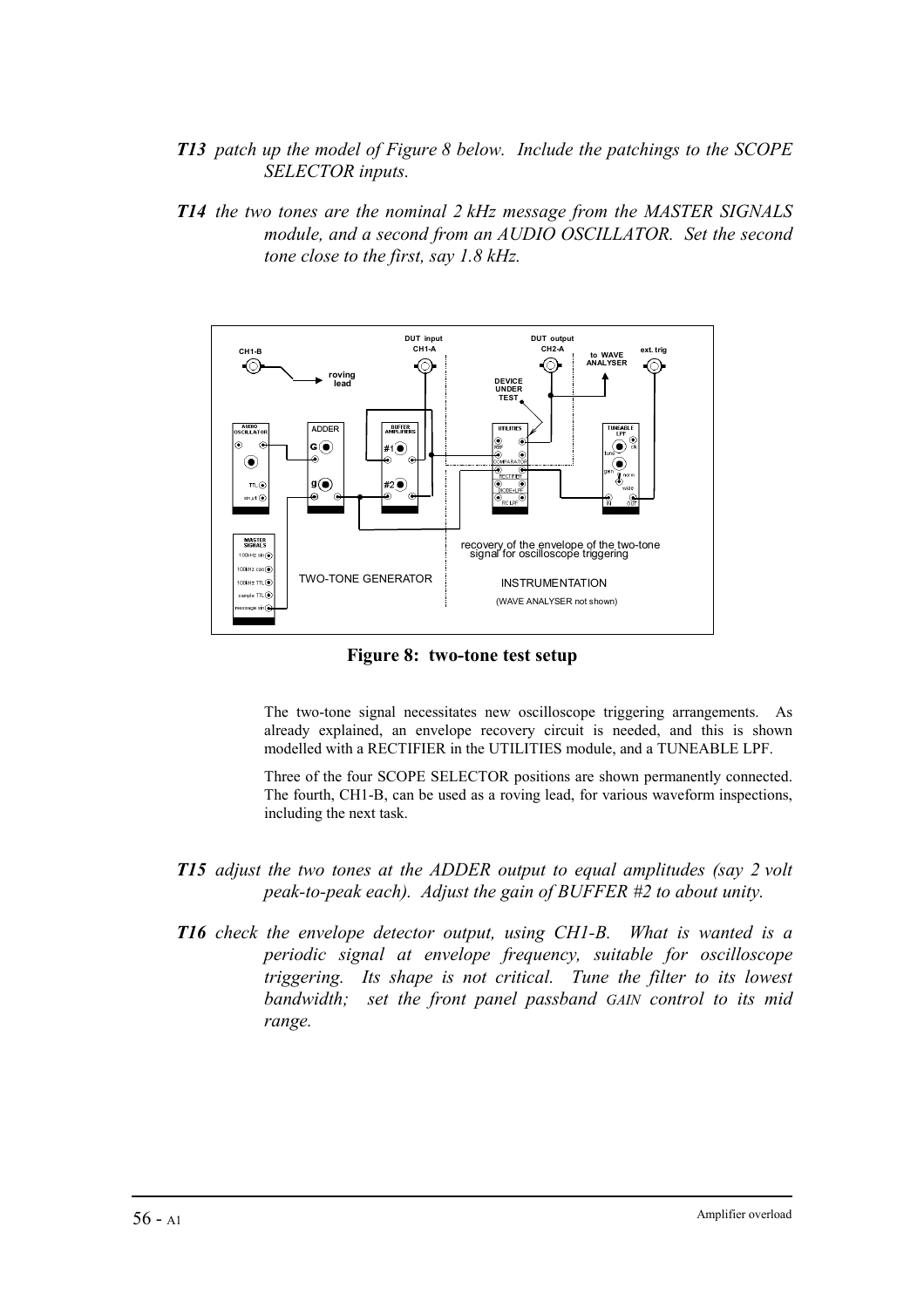- *T17 when satisfied with the previous Task, use the output of the envelope detector to trigger the oscilloscope, and check on CH1-A (with BUFFER #1 set to mid-gain) that the envelope of the two-tone signal is stationary on the screen (showing one or two periods of the envelope). Note that this display will show up any imperfection in the equality of the amplitudes of the two tones (or could have been used to set them equal in the first place).*
- *T18 switch to CH1-A and CH2-A. Set both these oscilloscope channels to the same gain. You are now observing the input and output of the DUT. Adjust the gain of BUFFER #2 so that the output (CH2-A) is not distorted - that is, the same waveform as CH1-A.*
- *T19 use the oscilloscope shift controls to overlay the two waveforms. Adjust the gain of BUFFER #1 until they are of exactly the same amplitude, and so appear as a single trace on the screen.*
- *T20 now slowly increase the gain of BUFFER #2. Both traces will get larger, but remain overlaid, until the signal level into the DUT exceeds its linear operating range, and the output begins to show distortion. The two waveforms will no longer be identical, and the difference should be clearly visible.*
- *T21 familiarize yourself with the overloading process by covering the full gain range of BUFFER #2. Then set the gain to the point where distortion of the DUT output waveform is 'moderate' 5. A ratio of output to input signal amplitudes of about 5:6 is suggested as a start. This is the condition under which you will be making some distortion measurements. Record the input amplitude to the DUT; sketch the input and output waveforms.*

Remember the DUT has a cubic non-linearity. This suggests it will generate odd order harmonic and intermodulation products. If the two test signals are  $f_1$  and  $f_2$ , then the largest unwanted components are likely to be on frequencies  $3f_1$ ,  $3f_2$ ,  $(2f_1 \pm f_2)$  and  $(2f_2 \pm f_1)$ .

- *T22 use the WAVE ANALYSER to search for, and record, the presence of all significant components in the output of the DUT for the conditions of the previous Task. Record clearly the frequency of each component found, and relate it to the frequencies of the two-tone signal.*
- *T23 from your measurements of the previous Task calculate the SDR, using eqn. (18).*

<sup>5</sup> if you make it too slight the distortion components will be hard to find !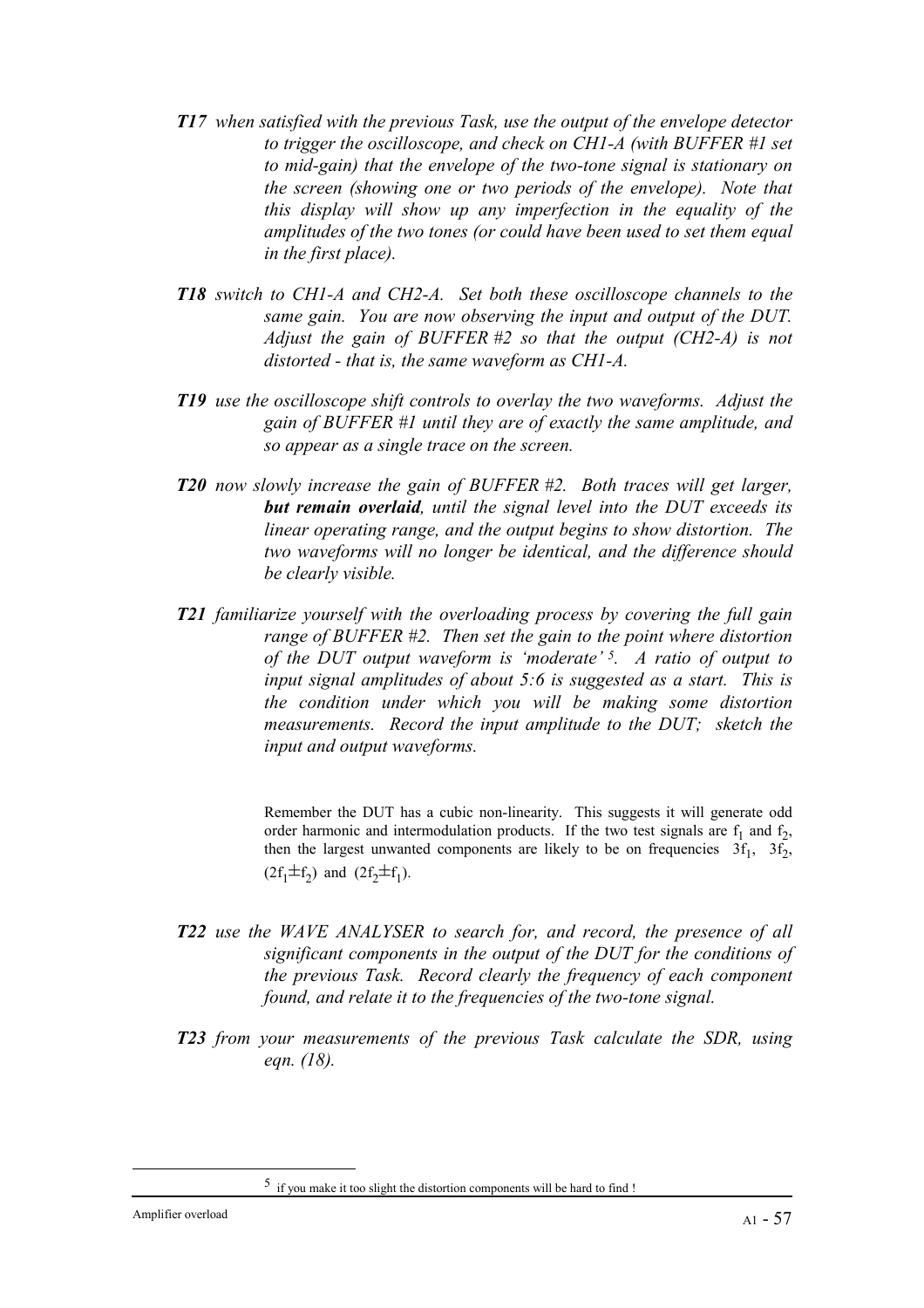In the above calculation you might have included all components which you measured.

But suppose the output signal DUT had then been transmitted via a channel with a bandpass characteristic. Then many of the distortion components would have been removed. But distortion would still have been measured, since those intermodulation products close to the two wanted tones would have been passed.

*T24 re-calculate the SDR, assuming transmission was via a bandpass filter.*

### conclusions

During the experiment you might have taken the opportunity to listen to the signals with and without distortion, to gain a qualitative idea and appreciation of what level of distortion - with these types of signals - is detectable by ear.

This experiment has served as an introduction to the methods of measuring and describing the non-linear performance of an analog circuit. A problem associated with the measurement of a narrowband system has been demonstrated, together with a method of overcoming it.

# TUTORIAL QUESTIONS

- *Q1 why were the two tones, in the two-tone test signal, set relatively close in frequency to each other ?*
- *Q2 equation (19) suggests an alternative method of making a two-tone test signal. It has the particular advantage of providing a synchronizing signal (from the low frequency source), the two tones are automatically of equal amplitude, and the whole signal can be swept across the spectrum with one control - that of the high frequency oscillator. What are some disadvantages of this method of generation ?*
- *Q3 explain qualitatively how the display of the two added tones, as a DSBSC signal, can be used to equalize the amplitudes of the two tones. Use a phasor diagram or other method to explain the process quantitatively.*
- *Q4 two businesses advertise the same amplifier, one saying it is a 50 watt amplifier, and the other a 60 watt amplifier. There is no dishonesty. How could this be ?*